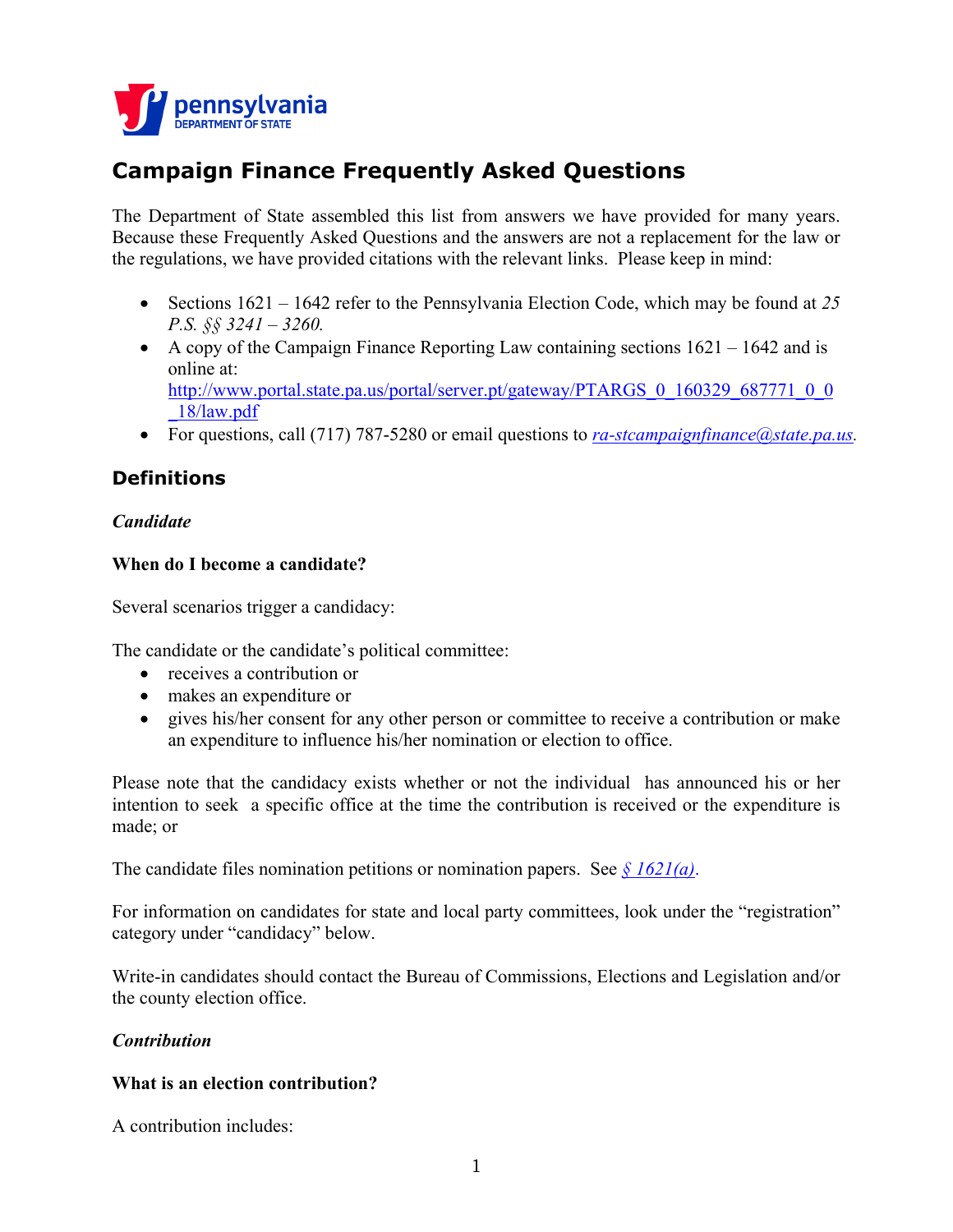- Any payment, donation, gift, subscription, assessment, contract, payment for services, dues, loan, forgiveness of a loan, advance or deposit of money or any valuable thing, to a candidate or political committee made for the purpose of influencing any election in this Commonwealth;
- Paying debts incurred by or for a candidate or committee before or after an election;
- Purchasing tickets for events such as dinners, luncheons, rallies and all other fundraising events;
- Granting discounts or rebates not available to the general public;
- Granting discounts or rebates by television and radio stations and newspapers not extended on an equal basis to all candidates for the same office;
- Any payments for the benefit of any candidate;
- Any payments for the services of any person serving as an agent of a candidate or committee by a third party;
- Any receipt or use of anything of value received by a political committee from another political committee; and
- Any return on investments by a political committee.

# See *§ [1621\(b\).](http://www.portal.state.pa.us/portal/server.pt/gateway/PTARGS_0_160329_687771_0_0_18/law.pdf)*

### *Expenditure*

### **What is election expenditure?**

Generally, it is the "payment, distribution, loan or advancement of money or any valuable thing by a candidate, political committee or other person **for the purpose of influencing the outcome of an election**." See *§ [1621\(d\).](http://www.portal.state.pa.us/portal/server.pt/gateway/PTARGS_0_160329_687771_0_0_18/law.pdf)* The expenditure does not have to influence a particular election; rather, the expenditure just has to be made in an effort to influence **an** election. Expenditures that are made to influence the outcome of future elections are considered election expenditures. A few examples of expenditures are listed at [4 Pa. Code](http://www.pacode.com/secure/data/004/chapter177/s177.1.html) *§* 177.1(d)*,* which is not an exclusive list.

### *Valuable Thing (In-kind contribution)*

### **If I donate an item, such as a laptop computer, to a candidate for his use in the campaign, who should report this and how?**

Donations, also known as in-kind contributions, are referenced in the law as valuable things. See *§ [1621\(k\).](http://www.portal.state.pa.us/portal/server.pt/gateway/PTARGS_0_160329_687771_0_0_18/law.pdf)* See also the definition of "contribution" at *§ [1621\(b\),](http://www.portal.state.pa.us/portal/server.pt/gateway/PTARGS_0_160329_687771_0_0_18/law.pdf)* which includes a "valuable thing." Reporting requirements differ based on who donates the item.

- Individuals. If an individual donates an item to a candidate, the donation is considered as a "valuable thing," and must be valued at the fair market value. The candidate is required to report the item as an In-kind Contribution or a Valuable Thing Received on Schedule II. There is no reporting required of the individual.
- Political committees. If a political committee donates an item, then the political committee must report that as an Expenditure on Schedule III. The candidate is required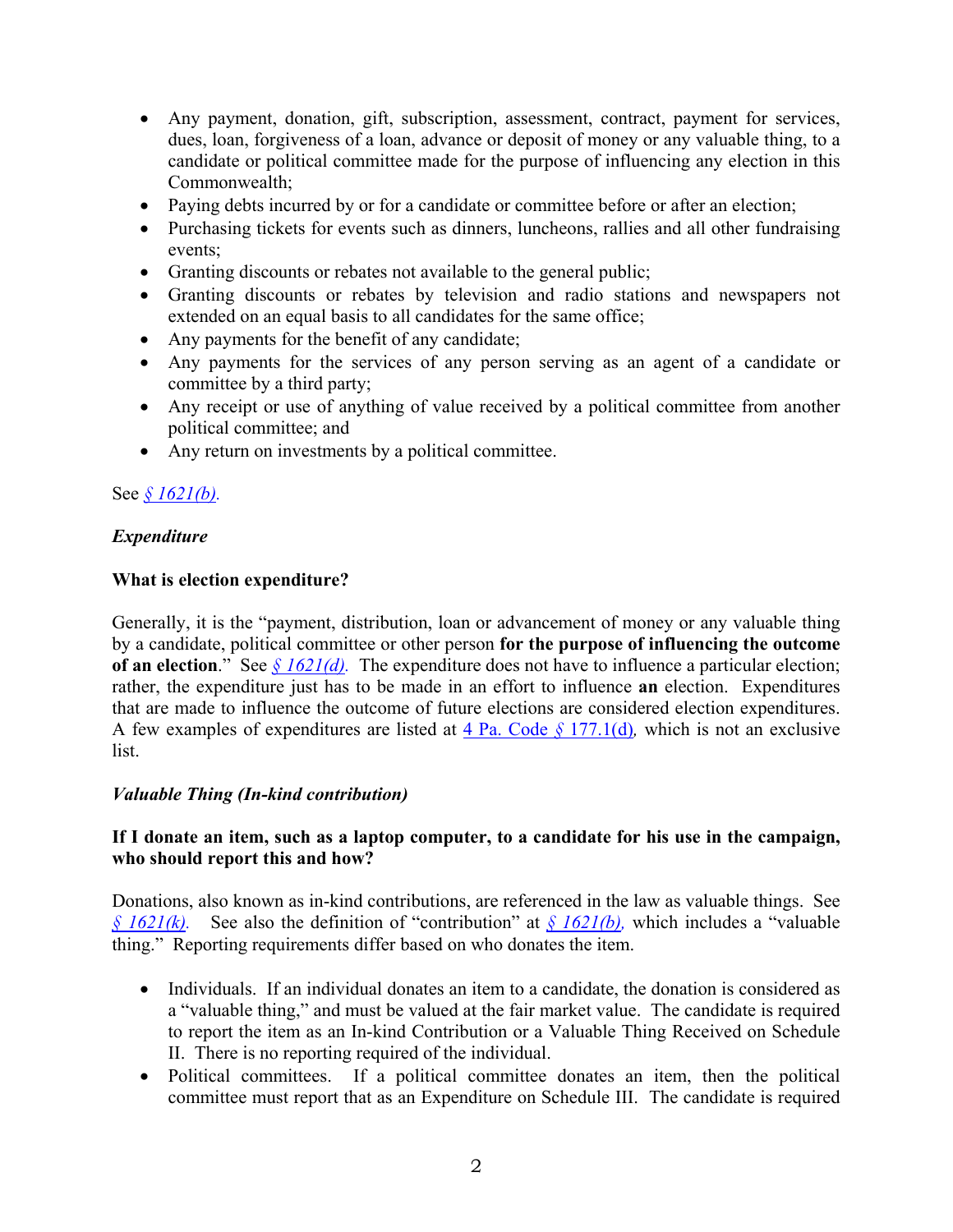to report the item as an In-kind Contribution or a Valuable Thing Received on Schedule  $II$ .

• Corporations and labor unions. A corporation or a labor union cannot make a contribution of a "valuable thing" or an "in-kind contribution" to a candidate. See *§ [1633\(a\).](http://www.portal.state.pa.us/portal/server.pt/gateway/PTARGS_0_160329_687771_0_0_18/law.pdf)* Instead, a corporation or labor union would have to charge the candidate the fair market value for the laptop computer.

### **If I provide a candidate a 20% discount on rent for an office space that I own, how is this valued and reported?**

- Individuals. If an individual owns the office space and provides a 20% discount to a candidate, the discount is considered as an "in-kind contribution" or as a "valuable thing," which is defined at  $\frac{\sqrt{6}}{2}$  *(k)*. The candidate would be required to report the 20 % discount as an In-kind Contribution or a Valuable Thing Received on Schedule II. The candidate would then report the actual amount of the rent (80 % of the fair market value) as an Expenditure on Schedule III. There is no reporting required of the individual property owner.
- Political committees. If a political committee provides a 20% discount on rental property, then the political committee must report that 20% discount as an Expenditure on its Schedule III. The candidate would be required to report the 20 % discount as an In-kind Contribution or a Valuable Thing Received on Schedule II. The candidate would then report the actual amount of the rent (80 % of the fair market value) as an Expenditure on Schedule III.
- Corporations or labor unions. A corporation or labor union cannot make a contribution of a "valuable thing" or an "in-kind contribution" to a candidate. See *§* [1633\(a\).](http://www.portal.state.pa.us/portal/server.pt/gateway/PTARGS_0_160329_687771_0_0_18/law.pdf) A corporation or labor union would have to charge the candidate the fair market value for the rental property.

# **Contributions, expenditures and independent expenditures**

### *Anonymous Contributions*

# **Upon receiving an anonymous contribution, what procedure must a candidate or political committee treasurer follow?**

A candidate or treasurer should give all anonymous contributions to the State Treasurer within 20 days of its receipt. See *§ [1634\(b\).](http://www.portal.state.pa.us/portal/server.pt/gateway/PTARGS_0_160329_687771_0_0_18/law.pdf)*

### *Contribution Limits*

### **Is there any limit to the amount of money that an individual can contribute?**

No. However, if the aggregate amount is in excess of \$100, it cannot be in cash. See *§ [1634\(c\).](http://www.portal.state.pa.us/portal/server.pt/gateway/PTARGS_0_160329_687771_0_0_18/law.pdf)*

### *Corporate and labor union (unincorporated association) contributions, expenditures and independent expenditures*

**May a corporation or unincorporated association (including a labor union) make a contribution to a candidate or a political committee?**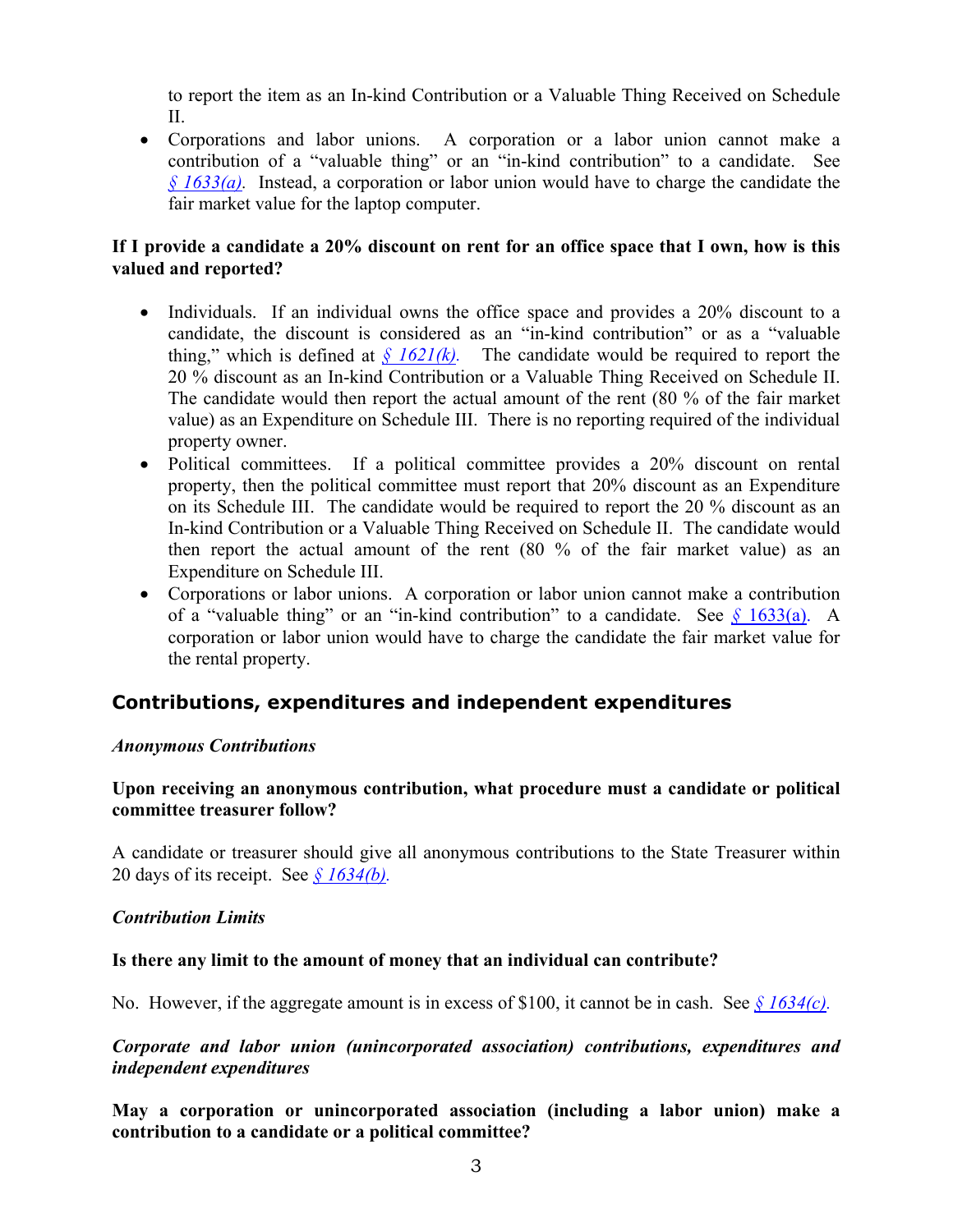No. Corporations or unincorporated associations cannot make contributions or expenditures to candidates or political committees. See  $\frac{\delta 1633(a)}{a}$ . See also the definitions of "contribution" and "expenditure" at *§§ [1621\(b\) & \(d\).](http://www.portal.state.pa.us/portal/server.pt/gateway/PTARGS_0_160329_687771_0_0_18/law.pdf)* The term "contribution" includes a "valuable thing," which is defined at  $\frac{\sqrt{621}}{k}$ .

# **May a corporation or unincorporated association (including a labor union) make independent expenditures in support of or in opposition to a candidate?**

Yes. Corporations and unincorporated associations are permitted to make independent expenditures.

*Reporting the expenditure.* Corporations and unincorporated associations that make independent expenditures that expressly advocate the election or defeat of a clearly identified candidate, or question appearing on the ballot, and that exceed \$100 in the aggregate during a calendar year, must report the expenditure on an independent expenditure report. See *§ [1626\(g\).](http://www.portal.state.pa.us/portal/server.pt/gateway/PTARGS_0_160329_687771_0_0_18/law.pdf)*

*Advertising disclaimer.* If a corporation or unincorporated association makes an independent expenditure for a general public political advertisement that expressly advocates the election or defeat of a candidate or ballot question, the advertisement must contain a disclaimer that clearly states who financed the expenditure for the communication. See  $\frac{\sqrt{6}}{2}$  [1638\(a\)\(2\).](http://www.portal.state.pa.us/portal/server.pt/gateway/PTARGS_0_160329_687771_0_0_18/law.pdf)

Independent expenditures are defined in *§* [1621\(e\)](http://www.portal.state.pa.us/portal/server.pt/gateway/PTARGS_0_160329_687771_0_0_18/law.pdf)*.* See *[Citizens United v. Federal Election](http://caselaw.lp.findlaw.com/cgi-bin/getcase.pl?court=US&navby=case&vol=000&invol=08-205)  [Commission](http://caselaw.lp.findlaw.com/cgi-bin/getcase.pl?court=US&navby=case&vol=000&invol=08-205)*, 130 S.Ct. 876 (2010), and the Department of State's Statement on *[Citizens United](http://www.portal.state.pa.us/portal/server.pt/gateway/PTARGS_0_160329_772781_0_0_18/DOS%20Statement%20on%20Citizens%20United%20Case%2003-10.pdf)***.**

# *Payroll deduction*

**May a corporation use payroll deduction for its individual employee contributions to the corporation's political action committee (PAC)? Likewise, may a labor union or trade association use payroll deduction for its individual members to make contributions to its political action committee (PAC) or collect PAC funds with annual dues?** 

Yes; however, if an entity is using payroll deduction, there are many important conditions to meet in order to act in compliance with the Pennsylvania Election Code. These conditions are:

- All contributions from employees or members to the PAC must be voluntary and the corporation or association must obtain such a voluntary statement from the individual donor in writing and keep it for three years.See *§§ 1633(c) [& 1622\(c\).](http://www.portal.state.pa.us/portal/server.pt/gateway/PTARGS_0_160329_687771_0_0_18/law.pdf)*
- The corporation or association must send the PAC the individual contributions and a list containing the following information:
	- o Contributor's name for contributions over \$10 and the date(s) of the contribution(s),
	- o Contributor's name and address and the date(s) of the contribution(s), for contributions aggregating over \$50 during the reporting period,
	- o Contributor's name, address, occupation, name of employer and the date(s) of the contribution(s) for contributions aggregating over \$250 during the reporting period.

The PAC treasurer must keep these records for 3 years.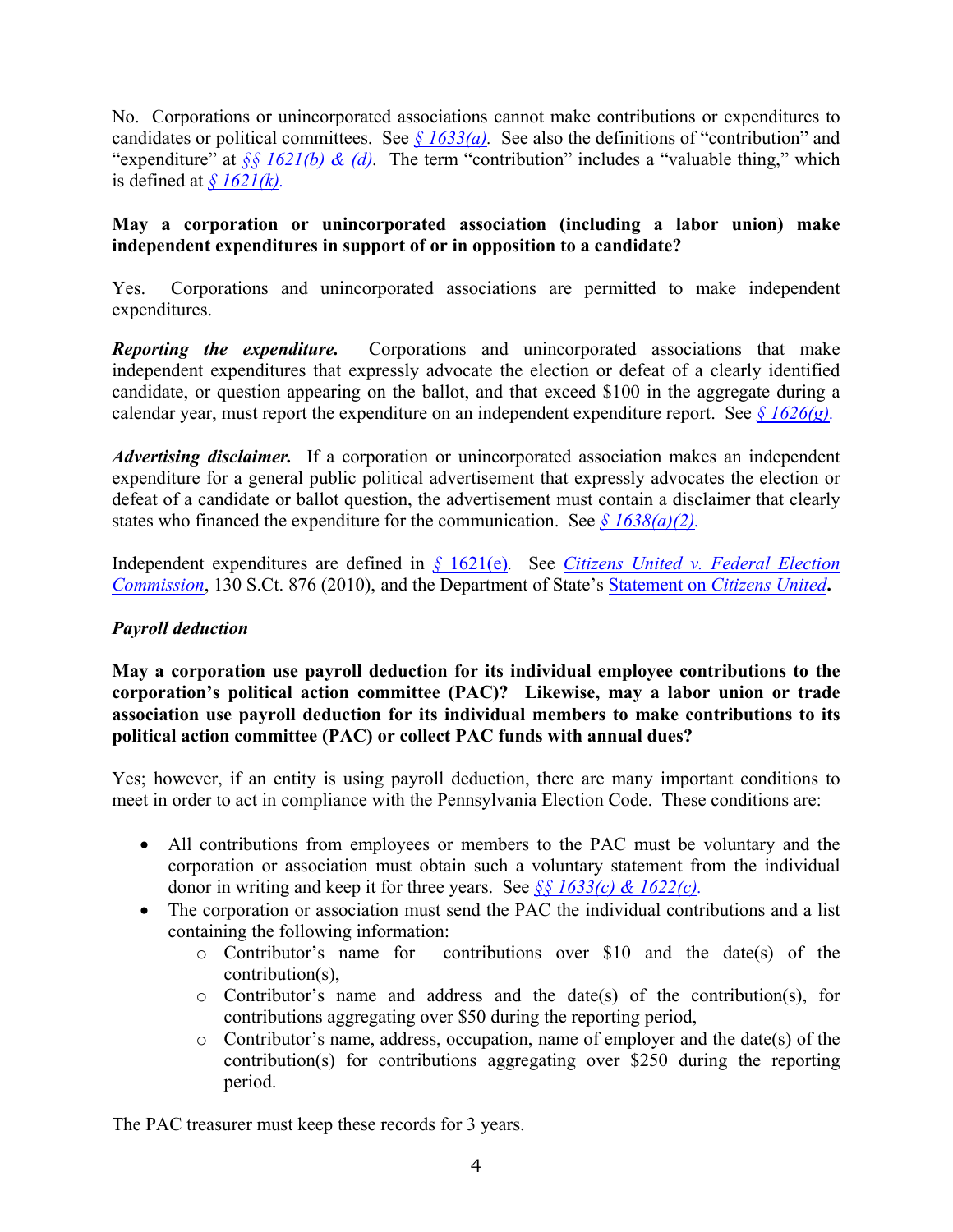PAC recordkeeping and reporting requirements are listed at *§§ 1622(c)* & *[1626\(b\).](http://www.portal.state.pa.us/portal/server.pt/gateway/PTARGS_0_160329_687771_0_0_18/law.pdf)*

• All contributions must be distributed by the corporation or association to the PAC treasurer within 10 calendar days of receipt.See *§ [1622\(d\).](http://www.portal.state.pa.us/portal/server.pt/gateway/PTARGS_0_160329_687771_0_0_18/law.pdf)*

Although corporations and associations may pay for the establishment and administration costs of running the PAC, no corporate funds may be transferred to the PAC. Only individual or partnership contributions (that do not come from corporations) may go to the PAC that come from payroll deductions or annual dues and are documented.See *§§ [1633\(a\), \(c\)](http://www.portal.state.pa.us/portal/server.pt/gateway/PTARGS_0_160329_687771_0_0_18/law.pdf) & (d).*

# *Political Committees*

### **May a political committee incorporate and still be able to make expenditures and take contributions?**

Yes. If a political committee is formed for political purposes, it may incorporate. This is an exception to the general rule that corporations cannot make contributions or expenditures. See *§ [1633\(a\).](http://www.portal.state.pa.us/portal/server.pt/gateway/PTARGS_0_160329_687771_0_0_18/law.pdf)* However, corporations can make independent expenditures, as noted in the Department's [Statement on Citizens United.](http://www.portal.state.pa.us/portal/server.pt/gateway/PTARGS_0_160329_772781_0_0_18/DOS%20Statement%20on%20Citizens%20United%20Case%2003-10.pdf)

# **Disclaimers**

# **If a candidate runs an advertisement on television and/or radio, is the candidate required to disclose who paid for the advertisements? Likewise with billboards and printed signs?**

Yes. The "disclaimer" notice pertains to all general public, political advertising. See *§ [1638](http://www.portal.state.pa.us/portal/server.pt/gateway/PTARGS_0_160329_687771_0_0_18/law.pdf)*.

# **Are there any exceptions to the disclaimer rule for small items such as pencils?**

Yes. The disclaimer requirement does not apply to bumper stickers, pins, buttons, pens, and similar small items upon which the statement cannot be conveniently printed. See *[4 Pa. Code](http://www.pacode.com/secure/data/004/chapter181/chap181toc.html)  § [181.1\(b\).](http://www.pacode.com/secure/data/004/chapter181/chap181toc.html)*

# **Enforcement**

# *Enforcement agencies*

### **Who enforces the campaign finance law and in what manner?**

The Attorney General or District Attorneys in a county in which a violation has occurred have concurrent powers to enforce the campaign finance provisions of the Pennsylvania Election Code.See *§ [1642.](http://www.portal.state.pa.us/portal/server.pt/gateway/PTARGS_0_160329_687771_0_0_18/law.pdf)* 

The Pennsylvania Department of State's role is administrative. The Department receives filings from candidates and political committees, and is authorized to: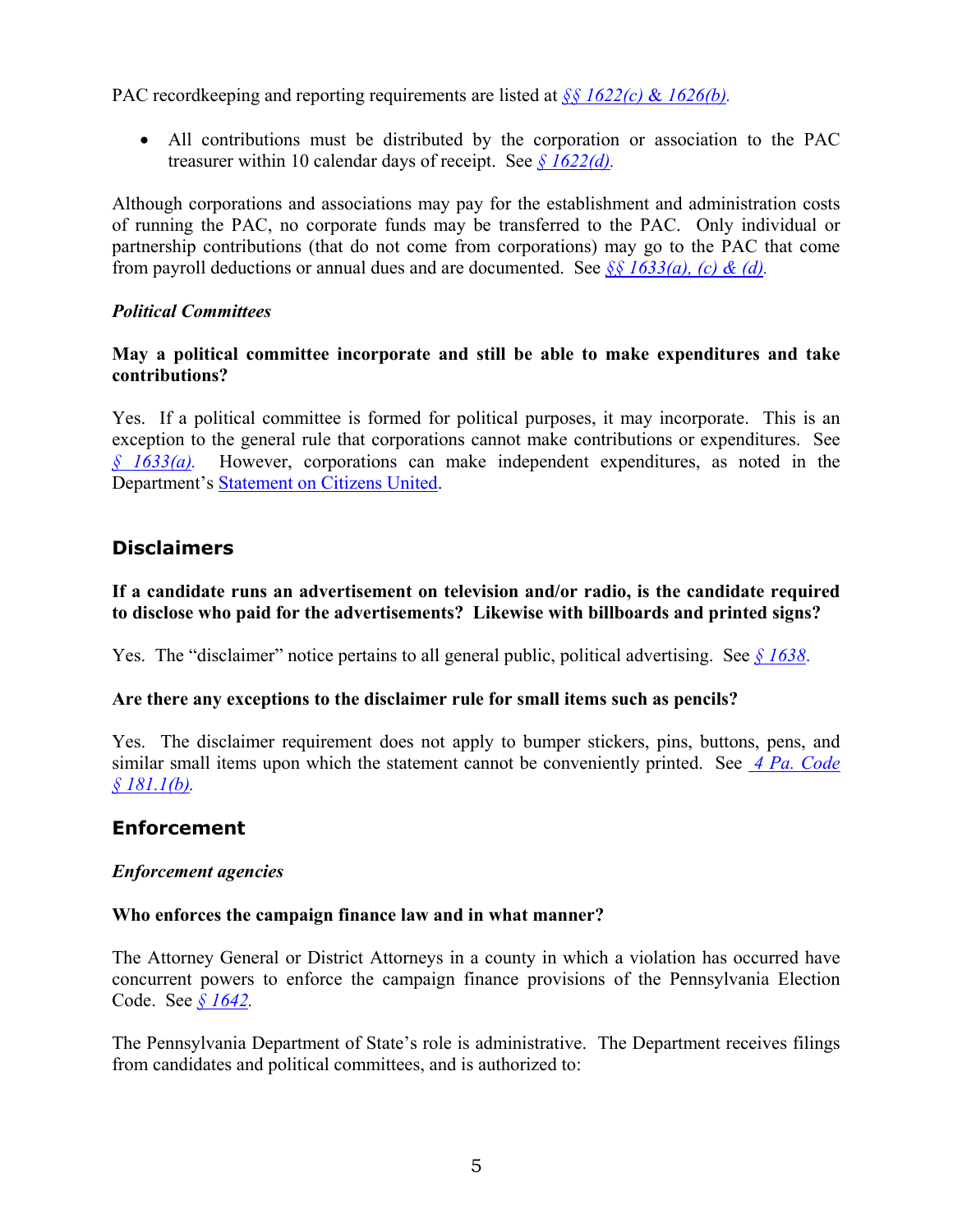- Assess late filing fees. See  $\frac{6}{1632}$ . Note that no person may take public office until the appropriate supervisor (state or county) certifies that all campaign finance reports have been filed. See *§ [1632\(b\).](http://www.portal.state.pa.us/portal/server.pt/gateway/PTARGS_0_160329_687771_0_0_18/law.pdf)*
- Conduct an audit by selecting via lottery three percent of all offices for which candidates file nomination petitions or papers.See *§ [1635.](http://www.portal.state.pa.us/portal/server.pt/gateway/PTARGS_0_160329_687771_0_0_18/law.pdf)*
- Investigate and report apparent violations to the appropriate law enforcement authorities*.*  See *§§ [1639\(6\) & \(7\).](http://www.portal.state.pa.us/portal/server.pt/gateway/PTARGS_0_160329_687771_0_0_18/law.pdf)*

County Boards of Elections shall, for candidates and political committees filing with the Board:

- Assess late filing fees.See *§ [1632.](http://www.portal.state.pa.us/portal/server.pt/gateway/PTARGS_0_160329_687771_0_0_18/law.pdf)* Note that no person may take public office until the appropriate supervisor (state or county) certifies that all campaign finance reports have been filed. See *§ [1632\(b\).](http://www.portal.state.pa.us/portal/server.pt/gateway/PTARGS_0_160329_687771_0_0_18/law.pdf)*
- Investigate and report apparent violations to the appropriate law enforcement authorities. See *§§ [1639\(6\) & \(7\).](http://www.portal.state.pa.us/portal/server.pt/gateway/PTARGS_0_160329_687771_0_0_18/law.pdf)*

# *Late fees*

# **Are there any penalties for filing a late report?**

Yes. The fee is \$10 for each day or part of a day excluding Saturdays, Sundays and holidays that a report is overdue. An additional fee of \$10 is due for each of the first six days that a report is overdue. The maximum fee payable with respect to a single report is \$250.See *§ [1632\(a\).](http://www.portal.state.pa.us/portal/server.pt/gateway/PTARGS_0_160329_687771_0_0_18/law.pdf)*

### *Audits*

# **How can I request an audit?**

Within 90 days after the last day for filing a report, any five registered voters of the Commonwealth or of a political subdivision (county, municipality, etc.) may file a petition.See *§ [1636](http://www.portal.state.pa.us/portal/server.pt/gateway/PTARGS_0_160329_687771_0_0_18/law.pdf)*. If the original report is filed with a county board of elections, the five voters must file their petition with the court of common pleas in that county. If the original report is filed with the Department, then the five voters must file their petition with the Commonwealth Court.

# **Judicial Candidates and Elections**

### **May judicial retention candidates receive corporate or labor union contributions for their campaigns?**

No. An individual is a candidate if he or she "seeks nomination or **election** to public office." See  $\oint$  *[1621\(a\).](http://www.portal.state.pa.us/portal/server.pt/gateway/PTARGS_0_160329_687771_0_0_18/law.pdf)* The word "election" is defined to include a retention election. See  $\oint$  *1621(c).* Corporations and labor unions are prohibited from making contributions in connection with the election of any candidate.See *§ [1633\(a\).](http://www.portal.state.pa.us/portal/server.pt/gateway/PTARGS_0_160329_687771_0_0_18/law.pdf)*

# **Political Committees and Political Action Committees (PACs)**

# *Federal PACs*

**What are the registration and reporting requirements for a Federal PAC making contributions to Pennsylvania candidates for state office?**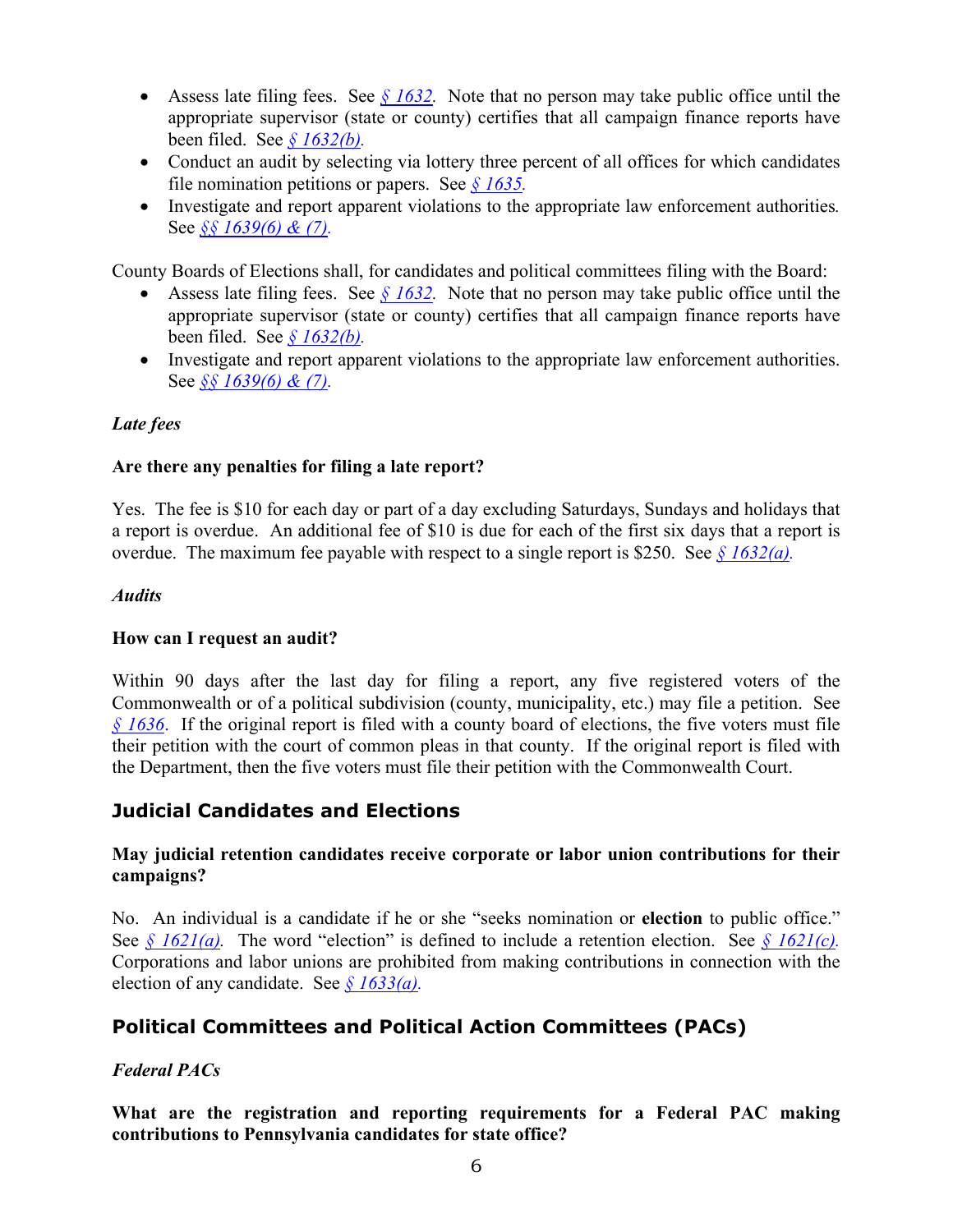A Federal PAC may make contributions or expenditures to Pennsylvania candidates if it is registered as a PAC with Pennsylvania. In order to register the PAC with Pennsylvania, the committee must complete the form [Political Committee Registration Statement .](http://www.portal.state.pa.us/portal/server.pt?open=18&objID=904885&mode=2) When the PAC is registered, it must file timely reports. See *§ [1626\(j\).](http://www.portal.state.pa.us/portal/server.pt/gateway/PTARGS_0_160329_687771_0_0_18/law.pdf)* Because the PAC in question is also a registered Federal PAC, we require, when filing the Campaign Finance Report with our office, that the PAC:

- Complete the Pennsylvania report cover page,
- Complete the Pennsylvania report expenditure page, listing all expenditures made to Pennsylvania candidates and combining all other expenditures made outside of Pennsylvania into a lump sum,
- Include the summary pages of its Federal Election Commission (FEC) report, and
- Include all contributions from the FEC Report.

# **Recordkeeping**

# *Legal Requirements*

# **What records and information am I required by law to keep?**

Each candidate and committee must keep records of the names and addresses of each person from whom a contribution of over \$10 has been received and a record of all other information required to be reported under the Campaign Finance Reporting Law. For example, see the sections in this FAQ regarding registration, reporting, vouchers, etc. The records are required to be kept for three years after such information is reported.

See *§ [1622\(c\).](http://www.portal.state.pa.us/portal/server.pt/gateway/PTARGS_0_160329_687771_0_0_18/law.pdf)*

# *Vouchers*

### **What is a voucher?**

Vouchers are receipted bills for expenditures made for more than \$25.See *§ [1626\(c\)](http://www.portal.state.pa.us/portal/server.pt/gateway/PTARGS_0_160329_687771_0_0_18/law.pdf)* and *[4 Pa. Code §](http://www.pacode.com/secure/data/004/chapter177/s177.2.html) 177.2(c).* A receipted bill must contain all of the following:

- the identification of the person to whom the expenditure is made;
- the amount of the expenditure;
- the particulars of the expenditure; and
- the date the expenditure was made. See  $4 Pa$ . Code  $\frac{6}{5}$  177.2(c)(2).

When a receipted bill is not available, the treasurer may retain the following:

- the cancelled check (including both the front and back sides of the check) showing payment of the bill; or
- any of the following
	- o the bill, or
	- o the invoice, or
	- o other contemporaneous memorandum of the transaction containing the same information as in a receipted bill;
- or both.See *[4 Pa. Code §](http://www.pacode.com/secure/data/004/chapter177/s177.2.html) 177.2(c)(3).*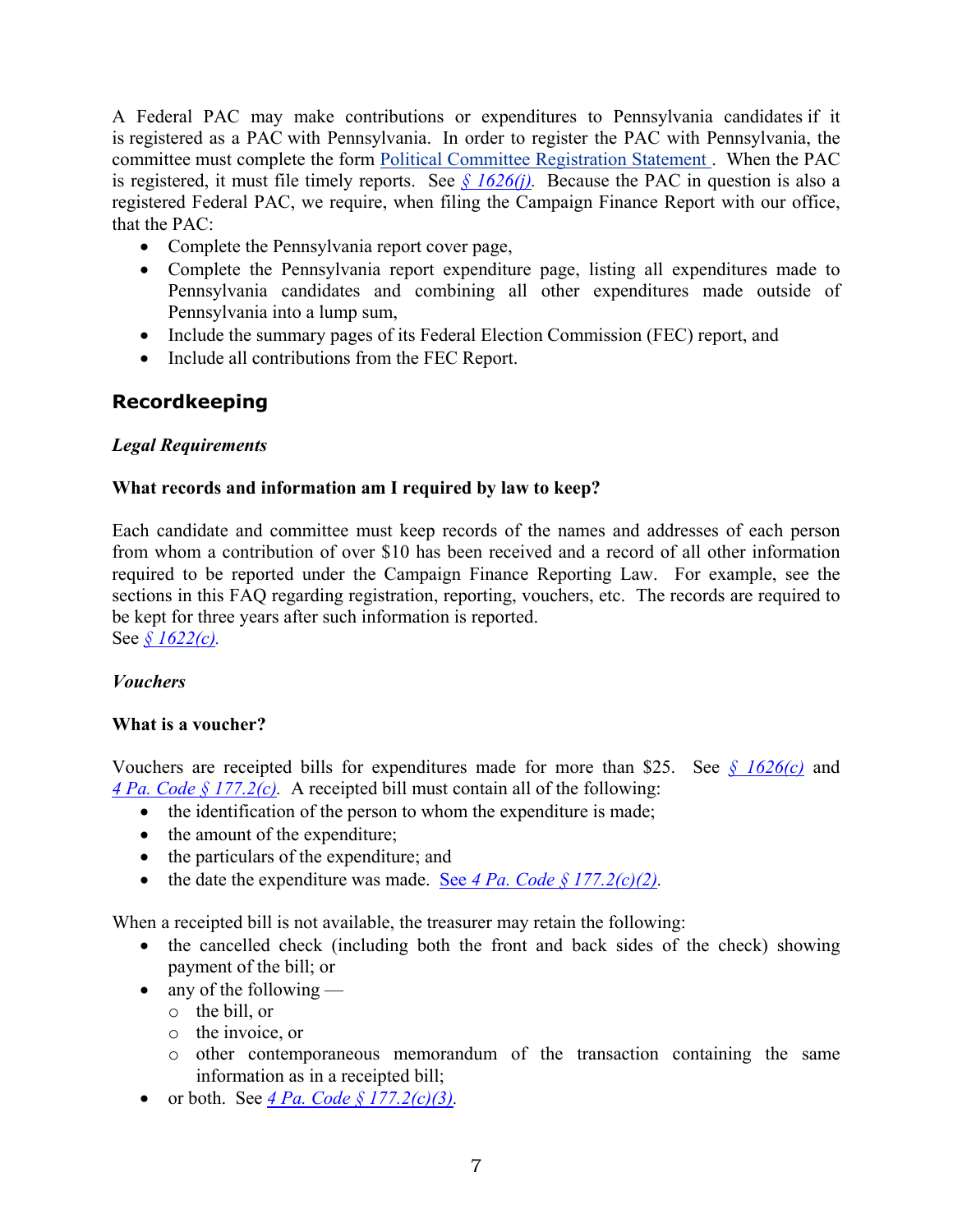Vouchers must be retained for a period of three (3) years after the information is reported.See *§ [1622\(c\)](http://www.portal.state.pa.us/portal/server.pt/gateway/PTARGS_0_160329_687771_0_0_18/law.pdf)* and the answer above regarding recordkeeping.

# **Must I file vouchers with each report?**

No*.* See *§ [1626\(c\).](http://www.portal.state.pa.us/portal/server.pt/gateway/PTARGS_0_160329_687771_0_0_18/law.pdf)*

# **How may an individual obtain a voucher from a candidate or political committee?**

Any person may inspect or copy vouchers by filing a written request with the appropriate supervisor (either the state or the county) who shall notify the candidate or political committee of the voucher request. The candidate or political committee has the option of either:

- forwarding such vouchers or copies of the vouchers to the supervisor; or
- making the vouchers or copies of the vouchers available for inspection and copying to the requesting person.

The requestor must pay for the cost of copying and delivery of the vouchers. See *§ [1626\(c\)](http://www.portal.state.pa.us/portal/server.pt/gateway/PTARGS_0_160329_687771_0_0_18/law.pdf)* and *[4 Pa. Code](http://www.pacode.com/secure/data/004/chapter177/s177.2.html) § 177.2(d).* 

# **Registration**

# *Candidacy*

# **When do I become a candidate?**

Several scenarios trigger a candidacy:

The candidate or the candidate's political committee:

- receives a contribution or
- makes an expenditure or
- gives his/her consent for any other person or committee to receive a contribution or make an expenditure to influence his/her nomination or election to office.

Please note that:

- the candidacy exists whether or not the individual has announced his or her intention to seek a specific office at the time the contribution is received or the expenditure is made; or
- the candidate files nomination petitions or nomination papers. See *§ [1621\(a\).](http://www.portal.state.pa.us/portal/server.pt/gateway/PTARGS_0_160329_687771_0_0_18/law.pdf)*

Write-in candidates should contact the Bureau of Commissions, Elections and Legislation and/or the county election office. (This question and answer also appears on page 1 of this document.)

# **Are individuals who run for state or local party committees exempt from campaign laws?**

Yes. Candidates for party offices do not meet the definition of a candidate, which states a candidate is an "individual seeking nomination or election to **public office**."See *§ [1621\(a\).](http://www.portal.state.pa.us/portal/server.pt/gateway/PTARGS_0_160329_687771_0_0_18/law.pdf)*

**Do contributions from candidates to a local political party committee trigger that political party's registration with the Department if the party committee makes no expenditures to state candidates?**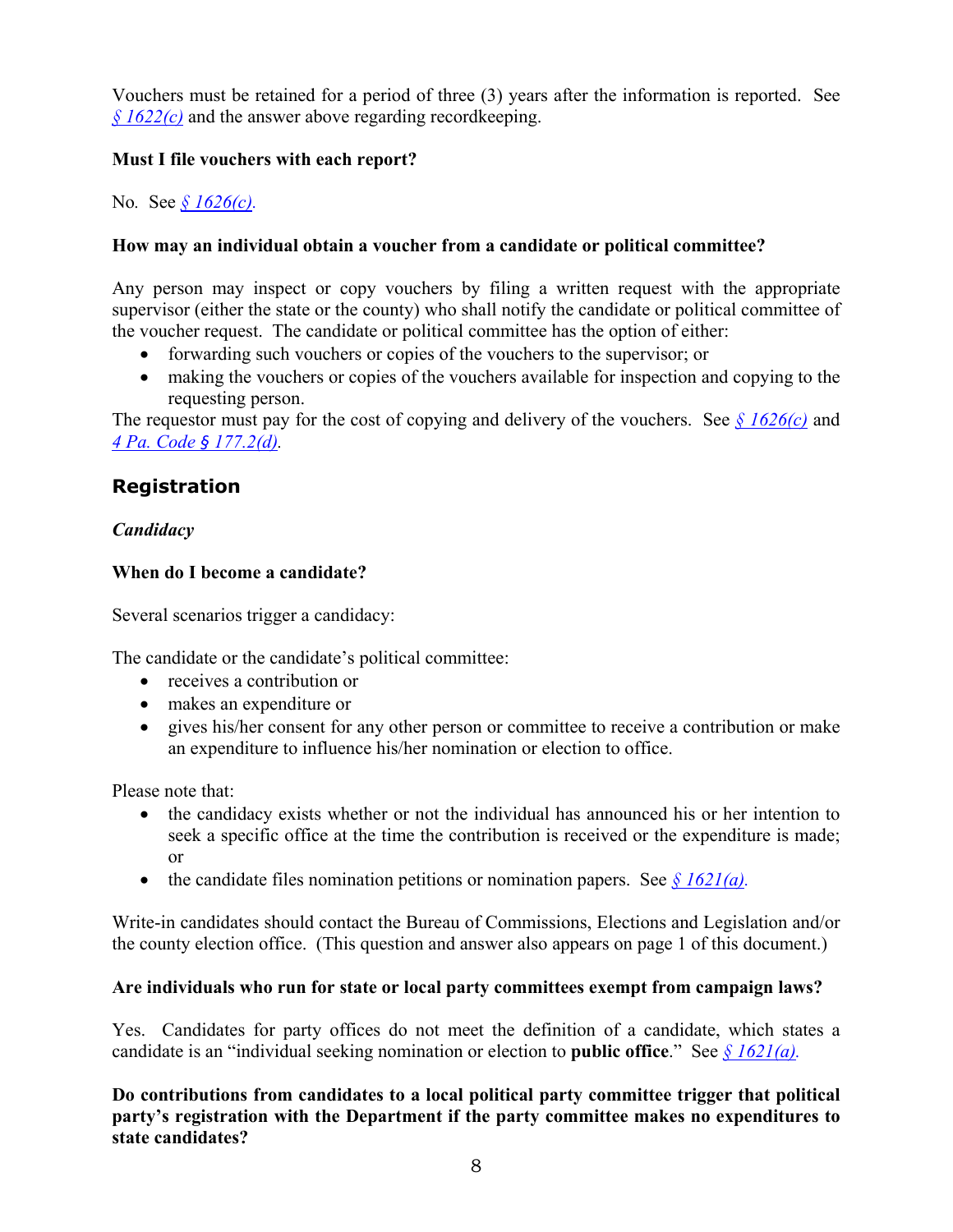No. The local party committee is only required to register with the Department if it makes expenditures to candidates who file nomination petitions with the Department.See *§§ [1626\(d\)](http://www.portal.state.pa.us/portal/server.pt/gateway/PTARGS_0_160329_687771_0_0_18/law.pdf)  & [1631.](http://www.portal.state.pa.us/portal/server.pt/gateway/PTARGS_0_160329_687771_0_0_18/law.pdf)*

### *Amending a registration statement*

### **Who must sign an amended registration statement for a political committee?**

Either the chairman or the treasurer may sign the [Registration Statement.](http://www.portal.state.pa.us/portal/server.pt?open=18&objID=904885&mode=2)

# **May a political committee amend its registration statement by filing a letter with the supervisor (state or county)?**

Yes. The committee may amend its registration statement by filing a letter, provided that the letter contains the change or correction.See *[4 Pa. Code §](http://www.pacode.com/secure/data/004/chapter176/s176.3.html) 176.3.*

### **When must an amendment to a registration statement be filed with the supervisor?**

Within 30 days of the change in registration information or within 30 days of the date on which the error is detected. See *§ [1624\(c\)](http://www.portal.state.pa.us/portal/server.pt/gateway/PTARGS_0_160329_687771_0_0_18/law.pdf) and [4 Pa. Code §](http://www.pacode.com/secure/data/004/chapter176/s176.3.html) 176.3.*

### *Chairman and Vice Chairman*

### **What are the advantages of having a vice chairman?**

A political committee cannot make any contributions or expenditures if there is a vacancy in the office of chairman or treasurer. See  $\frac{8}{3}$  [1622\(a\).](http://www.portal.state.pa.us/portal/server.pt/gateway/PTARGS_0_160329_687771_0_0_18/law.pdf) Thus, if the office of chairman is vacant, and there is a vice chairman or assistant chairman, the committee can continue to make contributions and expenditures. See *4 Pa. Code §§ [176.5\(b\)\(1\) & \(d\).](http://www.pacode.com/secure/data/004/chapter176/s176.5.html)* Also see **Treasurer and Assistant Treasurer** below.

### *Receiving Money for the Candidate or Political Committee*

### **May an individual receive contributions on behalf of a political committee or candidate?**

Yes. However, any person receiving any contribution on behalf of a political committee or candidates must turn such contributions over to the treasurer of that committee or the candidate within 10 days of receipt. See  $\frac{\sqrt{6}}{22}$  *s* 1622(*d*).

### *Treasurer and Assistant Treasurer*

### **Is the treasurer of a political committee the only person, aside from the candidate, who may receive and disburse funds collected on behalf of a candidate?**

No. The treasurer of a political committee formed on behalf of a candidate may appoint any number of assistant treasurers, in writing, to receive and disburse funds. See *§ [1622\(b\).](http://www.portal.state.pa.us/portal/server.pt/gateway/PTARGS_0_160329_687771_0_0_18/law.pdf)* 

### **How would a political committee designate an assistant treasurer?**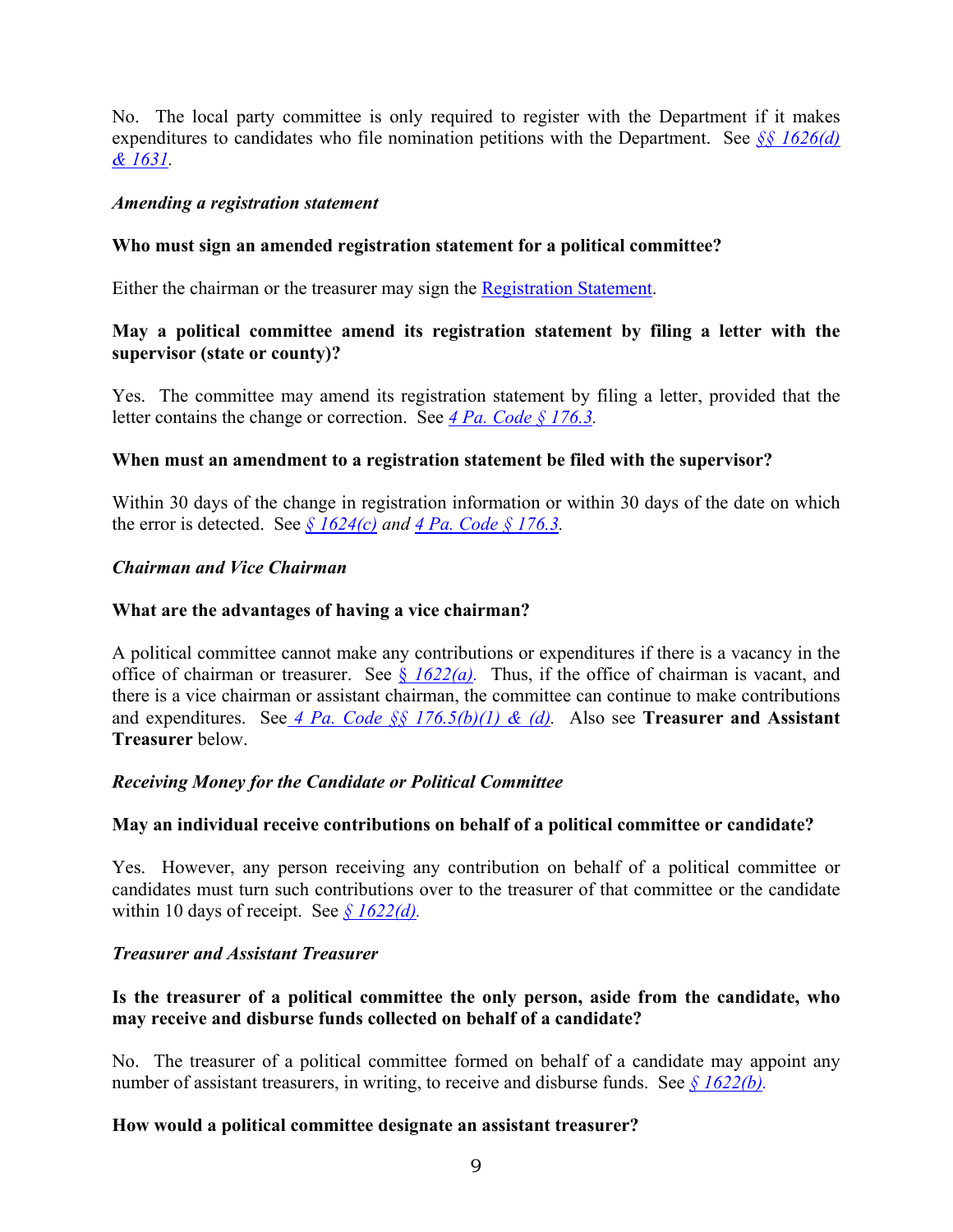A political committee may designate an assistant treasurer in writing, either by amending the registration statement, indicating an assistant treasurer, or by filing a letter with the appropriate supervisor (either the state or county). See 4 Pa. Code  $\S$   $\S$   $176.5(b)(2)$  & (c).

### **What are the advantages of having an assistant treasurer?**

A political committee cannot make any contributions or expenditures if there is a vacancy in the office of chairman or treasurer.See *§ [1622\(a\).](http://www.portal.state.pa.us/portal/server.pt/gateway/PTARGS_0_160329_687771_0_0_18/law.pdf)* Furthermore, all money received and disbursed by a political committee must be done through the treasurer of the committee. Thus, if the office of treasurer is vacant, and there is an assistant treasurer, the committee can continue to make contributions and expenditures.See *[4 Pa. Code §](http://www.pacode.com/secure/data/004/chapter176/s176.5.html) 176.5(e).*

# **Reporting**

# **Who must file campaign finance reports?**

Each treasurer of a political committee and each candidate for election to public office must file with the appropriate supervisor (state or county) reports of receipts and expenditures on forms designated by the Department, if the amount received or expended or liabilities incurred exceeds \$250.See *§ [1626\(a\).](http://www.portal.state.pa.us/portal/server.pt/gateway/PTARGS_0_160329_687771_0_0_18/law.pdf)* 

# **When may a statement be filed in lieu of a campaign finance report?**

If the aggregate amount of receipts, expenditures, or liabilities incurred by a political committee or candidate does not exceed \$250 during a reporting period, then the candidate or treasurer of a political committee shall file a sworn statement with the appropriate supervisor (state or county) on the Department's form.See *§ [1626\(a\).](http://www.portal.state.pa.us/portal/server.pt/gateway/PTARGS_0_160329_687771_0_0_18/law.pdf)* 

# **What type of information must be included in a report?**

For contributions to a candidate, political committee, or political action committee (PAC), the required report detail varies by contribution thresholds:

- For each person who contributed more than \$250 in aggregate during the reporting period, the report must include the full name; mailing address; occupation and name of employer, if any, or the principal place of business, if self-employed; the amount and the date of such contribution.
- For each person who contributed in excess of \$50 during the reporting period, the report must list the full name, mailing address, amount, and date of such contribution.
- Also, the report must include the total sum of individual contributions that are \$50 or less in the aggregate during the reporting period.

For expenditures, the report must include:

- each and every expenditure,
- the date made
- the full name and address of the person to whom it was made, and
- the purpose of the expenditure.

See *§§ [1626\(a\) & \(b\).](http://www.portal.state.pa.us/portal/server.pt/gateway/PTARGS_0_160329_687771_0_0_18/law.pdf)*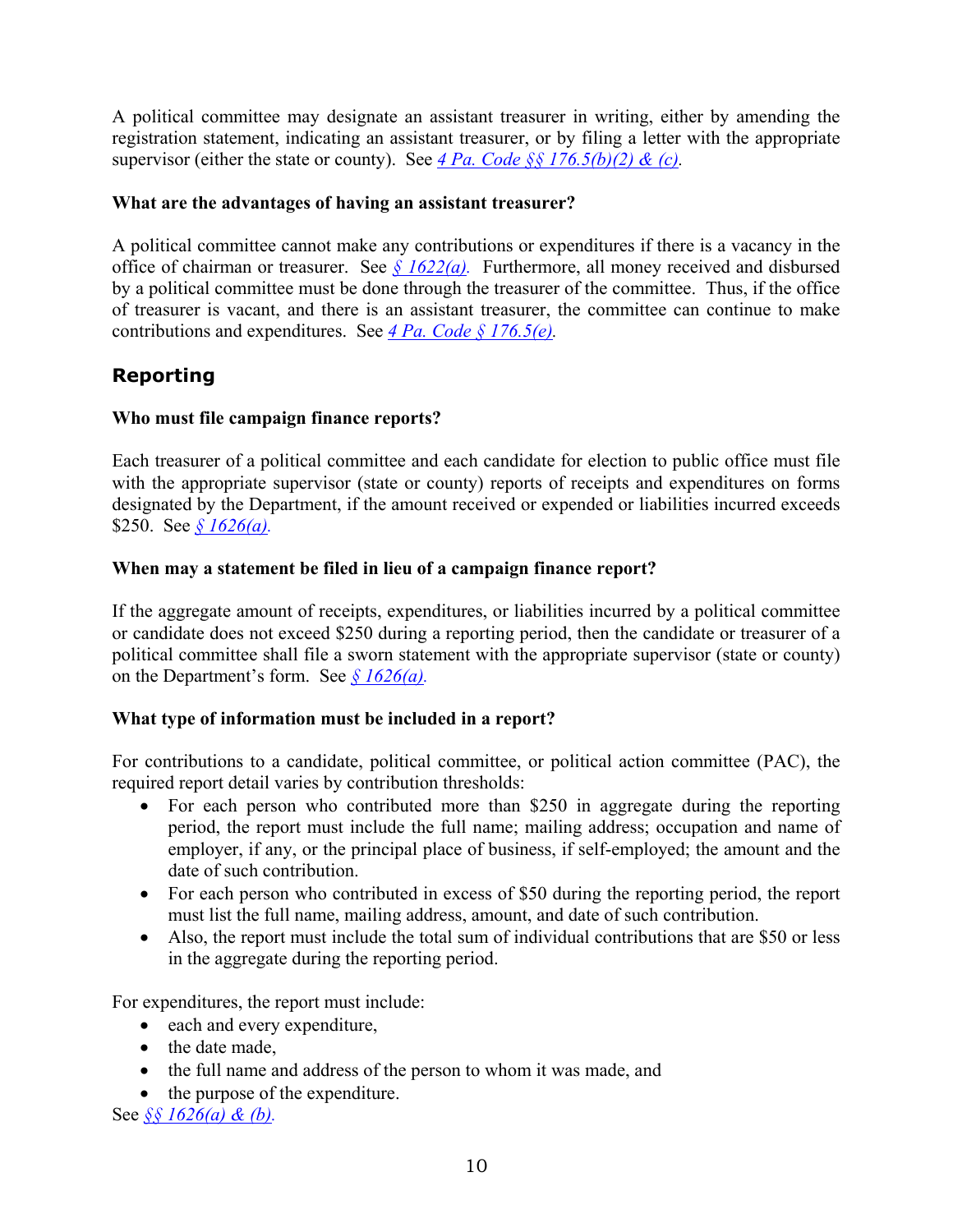# **Must campaign finance reports and campaign finance statements be notarized?**

Yes.See *§ [1629\(a\).](http://www.portal.state.pa.us/portal/server.pt/gateway/PTARGS_0_160329_687771_0_0_18/law.pdf)*

### **Are campaign finance reports public records upon filing?**

Yes.See *§ [1639\(3\).](http://www.portal.state.pa.us/portal/server.pt/gateway/PTARGS_0_160329_687771_0_0_18/law.pdf)*

### *Filing Requirements*

### **What are acceptable ways to file campaign finance reports?**

There are several acceptable ways to file campaign finance reports:

- on paper, using the prescribed forms;
- online via the Internet, directly from our website, along with the submission of the properly executed cover page; or
- on CD with an accompanying properly executed cover page.

Please note that all information regarding methods of filing campaign finance reports can be obtained on the Department of State's website at [www.dos.state.pa.us](http://www.dos.state.pa.us/) by clicking on the Campaign Finance link.

Postmarks are acceptable as proof of timely filing when the report is postmarked by the U.S. Postal Service no later than the **day prior** to the filing deadline. See *§ [1632\(a\).](http://www.portal.state.pa.us/portal/server.pt/gateway/PTARGS_0_160329_687771_0_0_18/law.pdf)*

#### **Where must campaign finance reports be filed?**

**Candidates for statewide, legislative, and judicial offices:** File with the Department of State and the county in which the candidate resides.

**Authorized political committees of candidates for statewide, legislative, and judicial offices:** File with the Department of State and the county in which the candidate resides.

**Political Action Committees that support statewide, legislative, and judicial offices:** File with the Department of State.

**Candidates for local office:** File with the appropriate county board of elections.

**Authorized political committees of candidates for local office:** File with the appropriate county board of elections.

**Political Action Committees that support local offices:** File with the appropriate county board of elections.

**Political Committees and Political Action Committees that support both candidates who file with the Department of State and candidates that file with a county board of elections:** File with the Department of State.

**Independent Expenditure Reports:** When the amount of an independent expenditure exceeds \$100, file the report on the next filing deadline. For independent expenditures for statewide,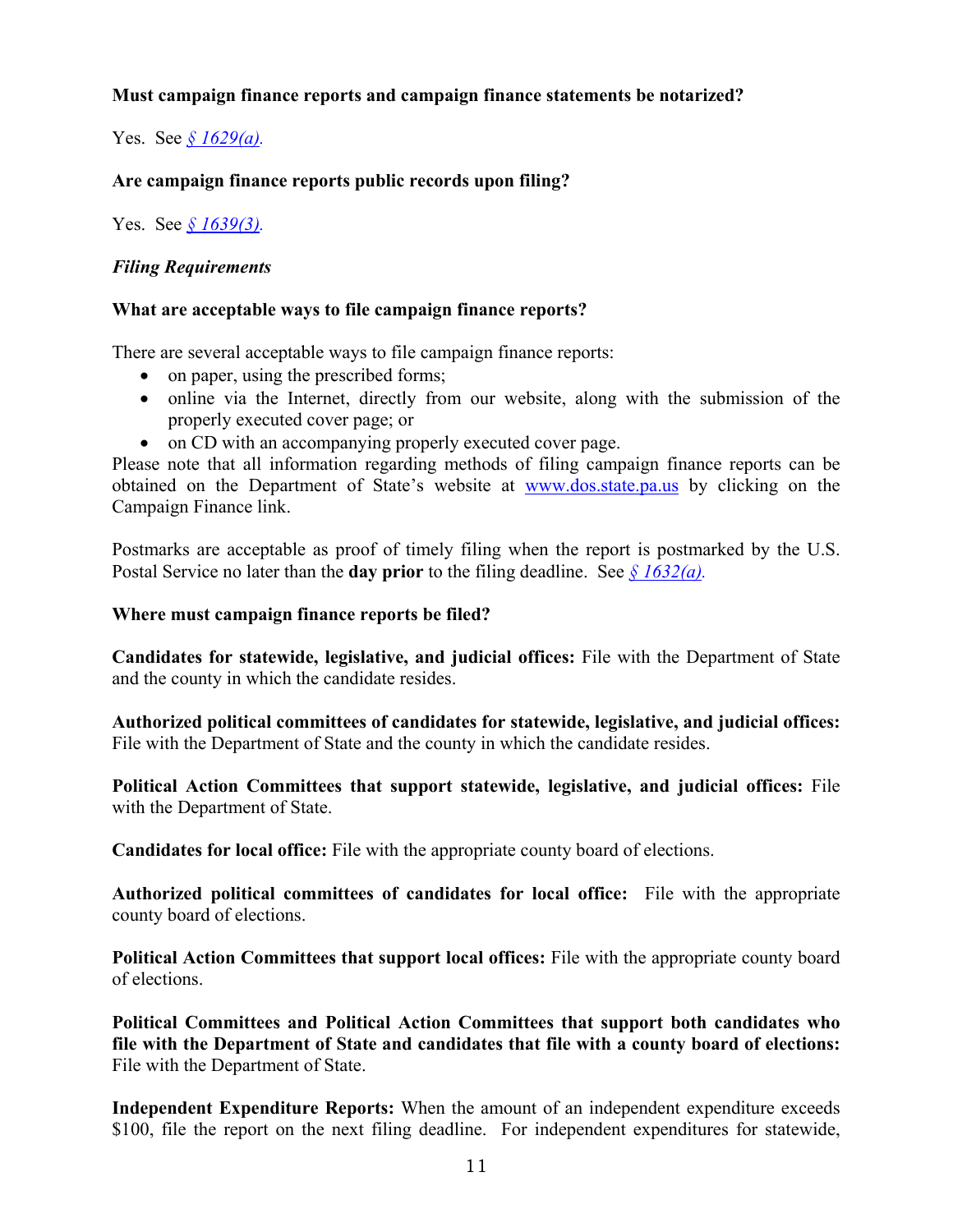legislative, judicial offices and statewide questions, file with the Department of State. For independent expenditures for local offices and local questions, file with the county board of elections.

**Issues:** Any statement or report concerning an issue to be voted on by electors of the State at large must be filed with the Department of State. Any statement or report concerning any other issue to be voted on by the electors of this Commonwealth must be filed in the county wherein the electors reside.

See *§ [1631.](http://www.portal.state.pa.us/portal/server.pt/gateway/PTARGS_0_160329_687771_0_0_18/law.pdf)*

# **When must campaign finance reports be filed?**

**Sixth Tuesday Pre-Primary or Pre-Election Reports:** Must be filed **only** by candidates for statewide office, their authorized candidate committees and any political committee or political action committee that has made an expenditure in excess of \$250 to influence the election of a statewide candidate.See *§§ [1626\(a\) & \(d\).](http://www.portal.state.pa.us/portal/server.pt/gateway/PTARGS_0_160329_687771_0_0_18/law.pdf)*

**Second Friday Pre and Thirty Day Post-Primary or Election Reports:** Must be filed by all candidates appearing on the ballot, their authorized candidate committees and any political committee or political action committee that has made an expenditure in excess of \$250 to influence the election of such candidates. See *§§* [1626\(d\) & \(e\)](http://www.portal.state.pa.us/portal/server.pt/gateway/PTARGS_0_160329_687771_0_0_18/law.pdf).

**Annual Reports:** Must be filed by all candidates, political committees and contributing lobbyists that have not filed termination reports. *See § [1627.](http://www.portal.state.pa.us/portal/server.pt/gateway/PTARGS_0_160329_687771_0_0_18/law.pdf)*

# **Are lobbyists required to file campaign reports?**

Contributing lobbyists must file, regardless of the amount, under the same provisions as a political committee.See *§ [1625.](http://www.portal.state.pa.us/portal/server.pt/gateway/PTARGS_0_160329_687771_0_0_18/law.pdf)* 

# *24 Hour Reports: Late contributions and late independent expenditure reports*

# **What are the requirements for filing late contributions and late independent expenditures (24 hour reports)?**

There are two types of filers that are required to file late (24 hour) reports.

• Any current candidate or political committee authorized by a current candidate which receives any contribution or pledge of \$500 or more, and

• Any person making an independent expenditure of \$500 or more.

Timing requirements.

- After completing the final pre-primary/pre-election report, filers must submit a report of the contribution or expenditure from that date through and including the day of the primary/election.
- All required filers must send the report of late contributions or expenditures within 24 hours of receipt of the contribution or the expenditure .

Filing 24 hour reports.

• Filers may send 24 hour reports by facsimile at 717-705-0721, or via e-mail at: [ra-stcampaignfinance@state.pa.us.](mailto:ra-stcampaignfinance@state.pa.us)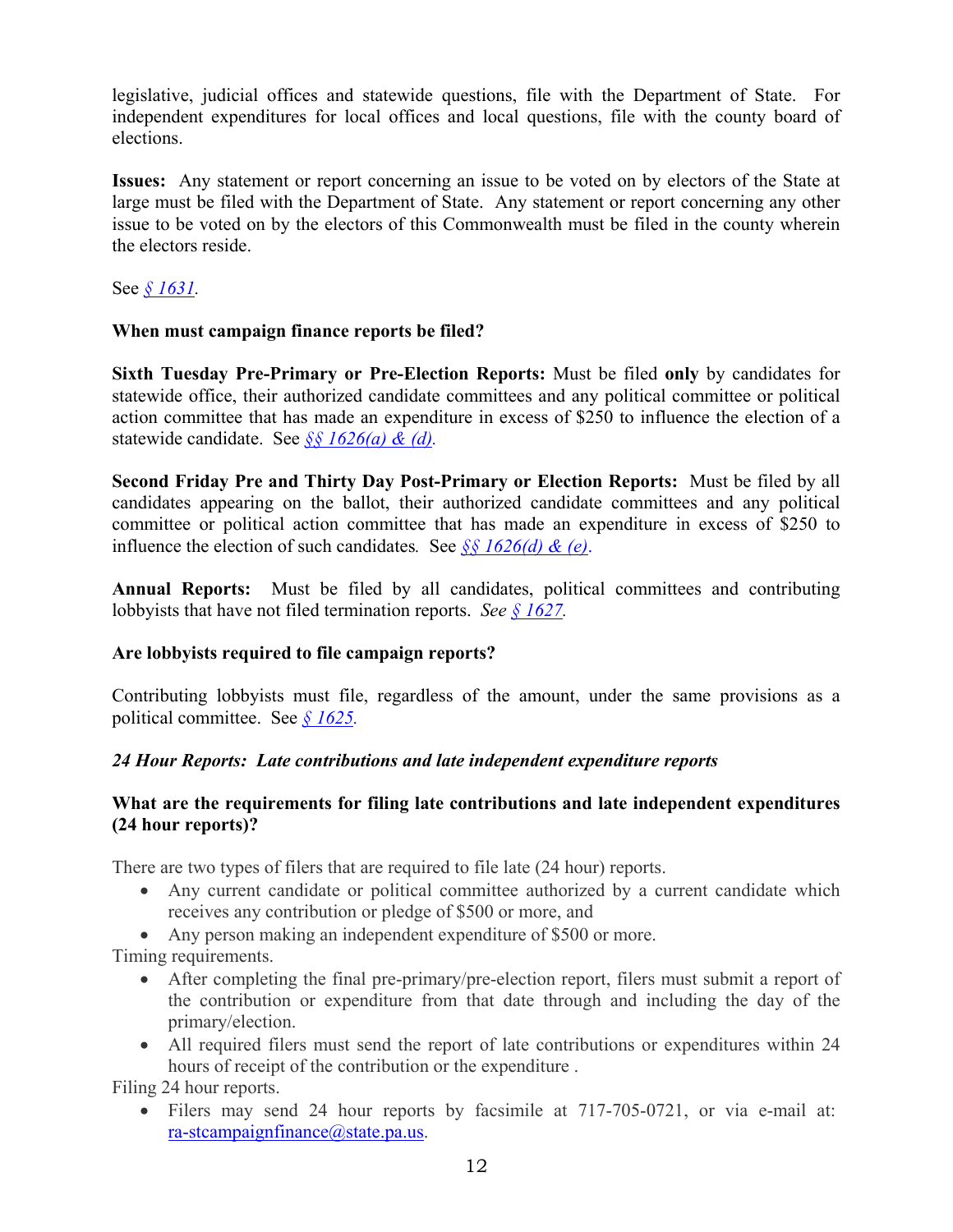- Note that the filing of reports via facsimile or e-mail applies **only** to late contribution reports. It does not apply to the filing of campaign finance reports.
- Remember to include late contribution report information on the appropriate postprimary/post-election expense report filing.See *§ [1628.](http://www.portal.state.pa.us/portal/server.pt/gateway/PTARGS_0_160329_687771_0_0_18/law.pdf)*

# **Are late contributions and late independent expenditures made by different entities, which aggregate to \$500 or more within the same 24-hour period, subject to the reporting requirement of § 1628?**

No. Only contributions and expenditures made by the same entity (person or political committee) which aggregate to \$500 or more within the same 24-hour period are required to be reported.See *§ [1628.](http://www.portal.state.pa.us/portal/server.pt/gateway/PTARGS_0_160329_687771_0_0_18/law.pdf)*

### *Amending reports*

### **Can the treasurer amend a campaign finance report?**

Yes. To amend a campaign finance report that was filed previously, select "amendment report" on the reporting form and state which report is to be amended.

### *Candidate's own funds*

### **Are candidates required to disclose their own money they spend for the campaign?**

Yes. If a candidate spends his/her own money, any money spent directly should appear as an expenditure on the candidate's own report. If the candidate gives money to his/her campaign committee, then the committee reports it as a contribution, and the candidate reports it as an expenditure on the candidate's own report.See *§§ [1621\(d\) and 1626\(a\)](http://www.portal.state.pa.us/portal/server.pt/gateway/PTARGS_0_160329_687771_0_0_18/law.pdf)*.If a candidate wishes to be repaid for money he/she spends for the campaign, the candidate may loan his/her money to the campaign, as described below at "candidate loans."

### **Is it possible for a candidate to have a negative cash balance?**

Yes. If a candidate spends his/her own money, any money he/she spends directly should appear as an expenditure on his/her own candidate's report. Therefore, a candidate could have a negative cash balance.

### **How would a candidate report a contribution that he/she makes to his/her campaign committee?**

If the candidate gives money to his/her campaign committee, the candidate reports it as an expenditure on his/her own candidate's report. Then the committee reports it as a contribution on the committee report.

# *Candidate Loans*

### **If a candidate makes a contribution to his/her committee in the form of a loan, is it an expenditure for the candidate?**